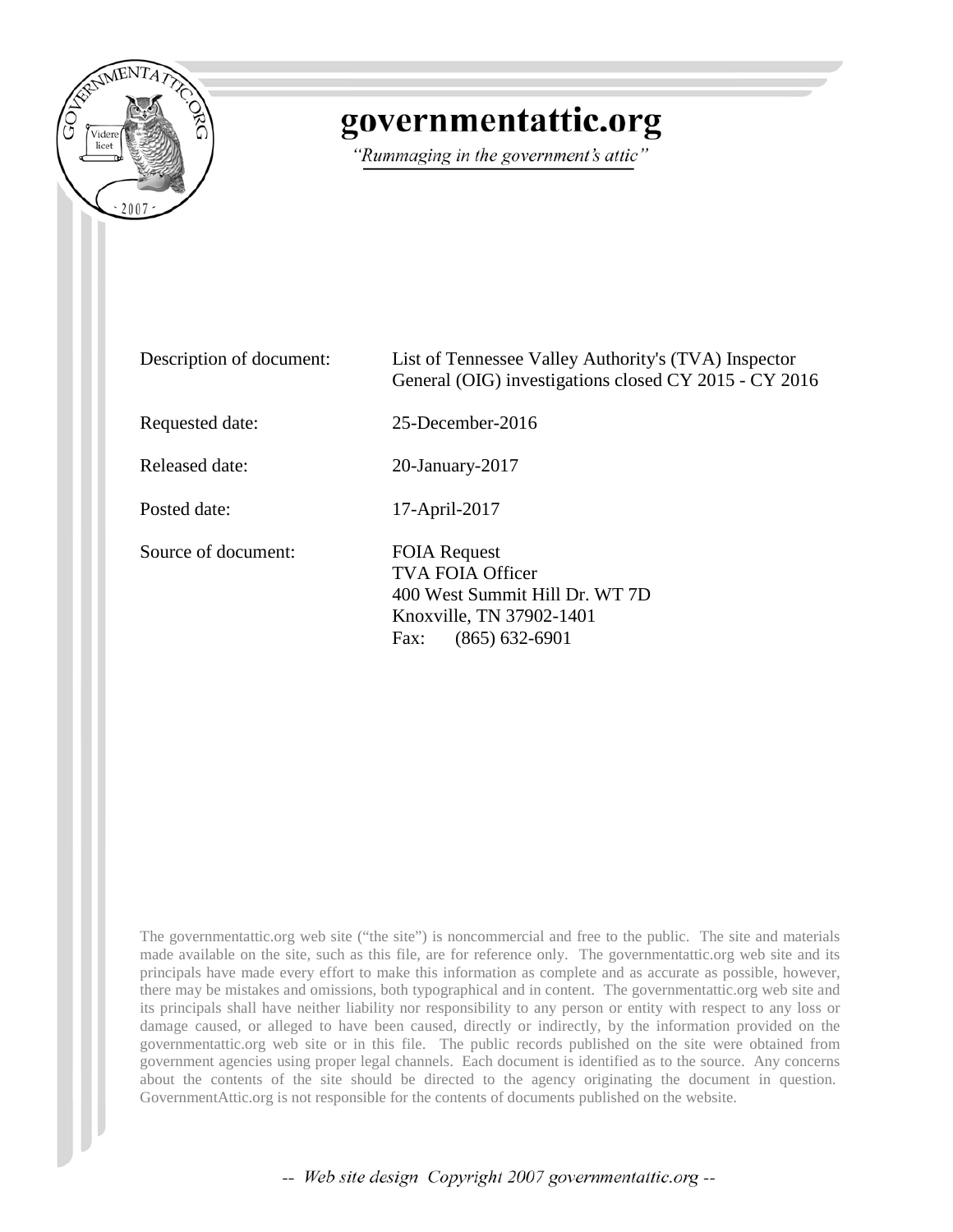From: FOIA Date: Jan 20, 2017 11:32:49 AM Subject: TVA response to your FOIA request

Attached is the list of TVA OIG investigations closed during calendar year 2015 and 2016 that you requested by letter dated December 25, 2016. A copy of your request letter is also attached.

If you have questions, you may contact me.

Sincerely,

Denise Smith FOIA Officer Tennessee Valley Authority 400 W. Summit Hill Drive WT 7D Knoxville, TN 37902-1401 (865) 632-6945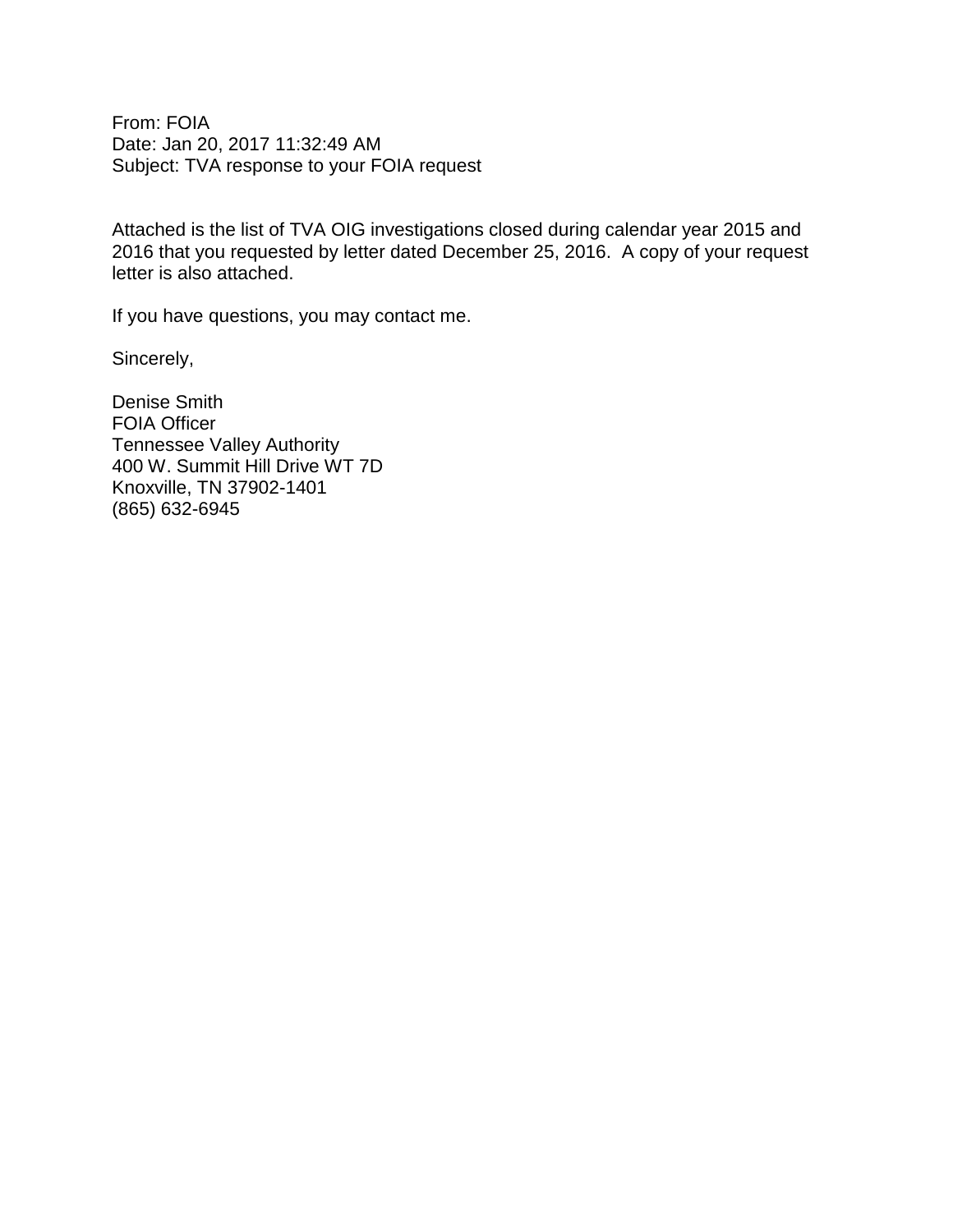| <b>Matter ID</b> | <b>Matter Description</b> | <b>Matter Type</b>                       | <b>Opened Date</b> | <b>Closed Date</b> |
|------------------|---------------------------|------------------------------------------|--------------------|--------------------|
| 2014-15904       | Case File 09B15904        | 09B Safety - Other Facilities            | 10/2/2014          | 1/6/2015           |
| 2014-15547       | Case File 12A15547        | 12A False Records: Purchasing            | 2/13/2014          | 1/6/2015           |
| 2014-15865       | Case File 01B15865        | 01B Emp Miscdt: Time and Leave           | 8/28/2014          | 1/7/2015           |
| 2009-12557       | Case File 13E12557        | 13E Cntrct Miscndct - Miscellaneous      | 4/28/2009          | 1/12/2015          |
| 2013-15129       | Case File 01D15129        | 01D Emp Miscdt: Conflict of Interest     | 4/8/2013           | 1/13/2015          |
| 2014-15697       | Case File 13E15697        | 13E Cntrct Miscndct - Miscellaneous      | 5/29/2014          | 1/15/2015          |
| 2014-15661       | Case File 14D15661        | 14D Waste & Fraud - Other                | 5/7/2014           | 1/15/2015          |
| 2014-15611       | Case File 12E15611        | 12E False Records: Miscellaneous         | 4/1/2014           | 1/22/2015          |
| 2012-14853       | Case File 01E14853        | 01E Emp Miscdt: Partisan Political Act   | 10/25/2012         | 1/26/2015          |
| 2013-15180       | Case File 12E15180        | 12E False Records: Miscellaneous         | 5/2/2013           | 1/28/2015          |
| 2014-15610       | Case File 01D15610        | 01D Emp Miscdt: Conflict of Interest     | 3/20/2014          | 1/29/2015          |
| 2009-12357       | Case File 13E12357        | 13E Cntrct Miscndct - Miscellaneous      | 2/6/2009           | 1/29/2015          |
| 2014-15864       | Case File 13E15864        | 13E Cntrct Miscndct - Miscellaneous      | 9/12/2014          | 2/2/2015           |
| 2011-14343       | Case File 14C14343        | 14C Waste & Fraud - Workers Comp Issue   | 12/7/2011          | 2/6/2015           |
| 2014-15739       | Case File 14C15739        | 14C Waste & Fraud - Workers Comp Issue   | 7/17/2014          | 2/6/2015           |
| 2014-15750       | Case File 14C15750        | 14C Waste & Fraud - Workers Comp Issue   | 7/17/2014          | 2/6/2015           |
| 2014-15751       | Case File 14C15751        | 14C Waste & Fraud - Workers Comp Issue   | 7/17/2014          | 2/6/2015           |
| 2015-16075       | Case File 01H16075        | 01H Employee Misconduct - Miscellaneous  | 1/15/2015          | 2/9/2015           |
| 2015-16129       | Case File 13A16129        | 13A Cntrct Miscndct - Imp Bids/Negot     | 2/11/2015          | 3/11/2015          |
| 2014-15634       | Case File 14C15634        | 14C Waste & Fraud - Workers Comp Issue   | 4/16/2014          | 3/12/2015          |
| 2011-13860       | Case File 14D13860        | 14D Waste & Fraud - Other                | 3/17/2011          | 3/19/2015          |
| 2014-15686       | Case File 12E15686        | 12E False Records: Miscellaneous         | 3/14/2014          | 3/20/2015          |
| 2015-16039       | Case File 13A16039        | 13A Cntrct Miscndct - Imp Bids/Negot     | 1/13/2015          | 3/20/2015          |
| 2014-15982       | Case File 01C15982        | 01C Emp Miscdt: Unauth Outside Employ    | 12/2/2014          | 3/23/2015          |
| 2014-15983       | Case File 01H15983        | 01H Employee Misconduct - Miscellaneous  | 10/23/2014         | 3/26/2015          |
| 2014-15815       | Case File 01D15815        | 01D Emp Miscdt: Conflict of Interest     | 8/22/2014          | 3/27/2015          |
| 2014-15828       | Case File 01H15828        | 01H Employee Misconduct - Miscellaneous  | 9/2/2014           | 3/27/2015          |
| 2014-15555       | Case File 12E15555        | 12E False Records: Miscellaneous         | 2/20/2014          | 3/27/2015          |
| 2014-15875       | Case File 14C15875        | 14C Waste & Fraud - Workers Comp Issue   | 9/5/2014           | 3/31/2015          |
| 2014-15501       | Case File 13E15501        | 13E Cntrct Miscndct - Miscellaneous      | 1/14/2014          | 4/1/2015           |
| 2015-16190       | Case File 12E16190        | 12E False Records: Miscellaneous         | 4/1/2015           | 4/10/2015          |
| 2014-15985       | Case File 13E15985        | 13E Cntrct Miscndct - Miscellaneous      | 11/25/2014         | 4/10/2015          |
| 2015-16128       | Case File 23B16128        | 23B Environmental Matters - Land         | 2/12/2015          | 4/15/2015          |
| 2014-16003       | Case File 14C16003        | 14C Waste & Fraud - Workers Comp Issue   | 11/25/2014         | 4/20/2015          |
| 2014-15545       | Case File 09A15545        | 09A Safety - Nuc Facility (Non-Nuc Viol) | 2/13/2014          | 4/21/2015          |
| 2013-15182       | Case File 12E15182        | 12E False Records: Miscellaneous         | 5/6/2013           | 4/21/2015          |
| 2013-15349       | Case File 15D15349        | 15D General Criminal Activities - Other  | 9/4/2013           | 4/22/2015          |
| 2013-15461       | Case File 11A15461        | 11A Theft - Govt Property                | 11/15/2013         | 4/23/2015          |
| 2014-15814       | Case File 03E15814        | 03E Misuse Govt Prop - Other Equipment   | 8/18/2014          | 4/24/2015          |
| 2014-15995       | Case File 14C15995        | 14C Waste & Fraud - Workers Comp Issue   | 12/5/2014          | 4/27/2015          |
| 2014-15842       | Case File 12E1584         | 12E False Records: Miscellaneous         | 9/5/2014           | 4/29/2015          |
| 2014-15652       | Case File 14C15652        | 14C Waste & Fraud - Workers Comp Issue   | 4/17/2014          | 4/29/2015          |
| 2014-15948       | Case File 25A15948        | 25A Comp Crimes - Unauth Access          | 11/3/2014          | 4/29/2015          |
| 2015-16217       | Case File 14D16217        | 14D Waste & Fraud - Other                | 4/24/2015          | 5/4/2015           |
| 2015-16195       | Case File 08D16195        | 08D Discrim & Harass - Discrim - Disab   | 4/14/2015          | 5/5/2015           |
| 2014-15949       | Case File 23A15949        | 23A Environmental Matters - Water        | 11/4/2014          | 5/6/2015           |
| 2014-15777       | Case File 13E15777        | 13E Cntrct Miscndct - Miscellaneous      | 7/25/2014          | 5/12/2015          |
| 2014-16001       | Case File 14C16001        | 14C Waste & Fraud - Workers Comp Issue   | 11/14/2014         | 5/13/2015          |
| 2014-15929       | Case File 11A15929        | 11A Theft - Govt Property                | 10/15/2014         | 6/2/2015           |
| 2014-15971       | Case File 11A15971        | 11A Theft - Govt Property                | 11/14/2014         | 6/2/2015           |
| 2014-16010       | Case File 01B16010        | 01B Emp Miscdt: Time and Leave           | 10/7/2014          | 6/4/2015           |
| 2014-15699       | Case File 13E15699        | 13E Cntrct Miscndct - Miscellaneous      | 6/6/2014           | 6/10/2015          |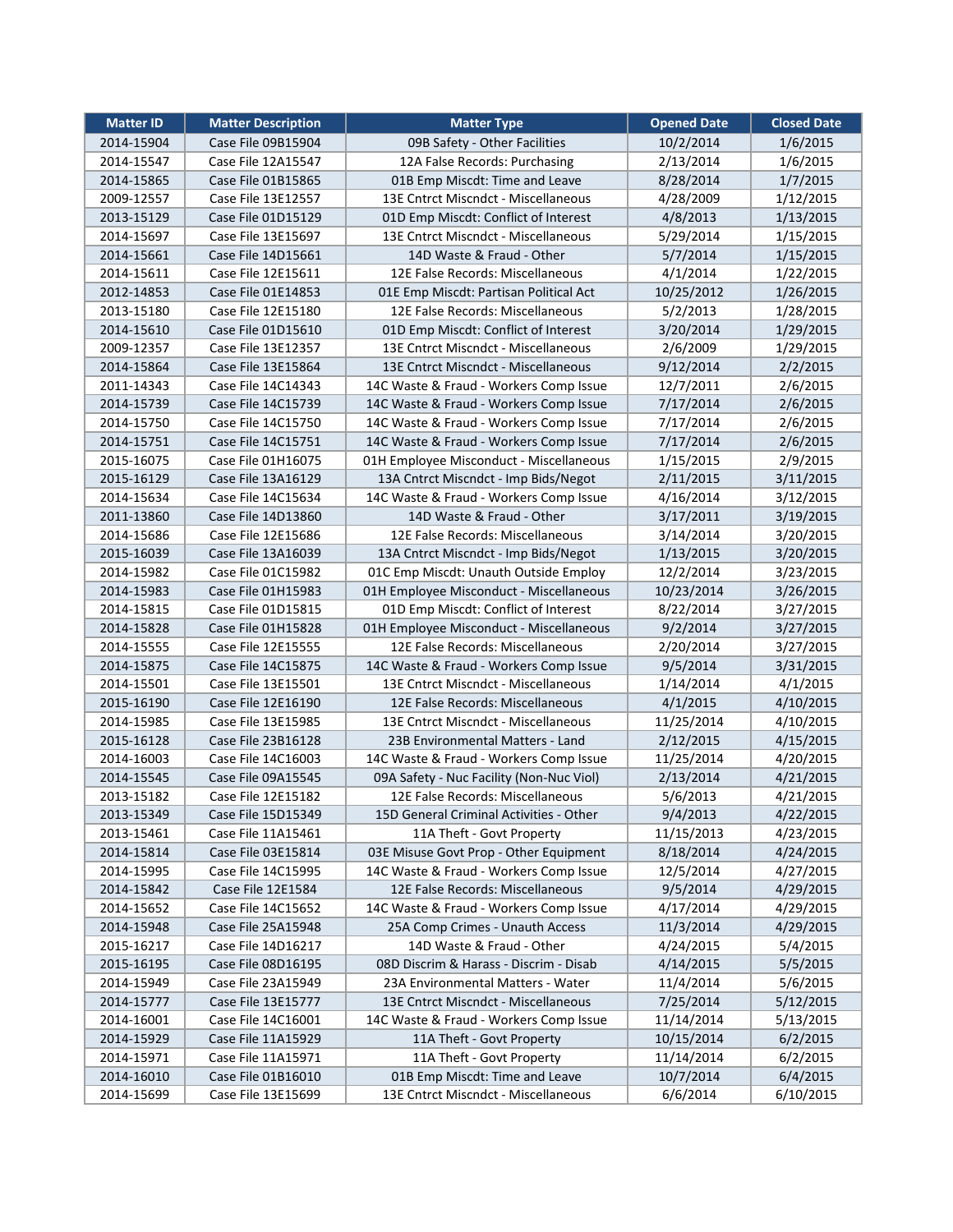| <b>Matter ID</b> | <b>Matter Description</b> | <b>Matter Type</b>                       | <b>Opened Date</b> | <b>Closed Date</b> |
|------------------|---------------------------|------------------------------------------|--------------------|--------------------|
| 2014-16012       | Case File 01K16012        | 01K Employee Misconduct: Ethics          | 12/22/2014         | 6/19/2015          |
| 2014-15779       | Case File 06D15779        | 06D Personnel - Pref Treatmnt/Favoritism | 8/6/2014           | 6/22/2015          |
| 2014-15998       | Case File 14C15998        | 14C Waste & Fraud - Workers Comp Issue   | 12/4/2014          | 6/22/2015          |
| 2015-16148       | Case File 14C16148        | 14C Waste & Fraud - Workers Comp Issue   | 3/3/2015           | 6/23/2015          |
| 2015-16171       | Case File 14C16171        | 14C Waste & Fraud - Workers Comp Issue   | 3/12/2015          | 6/24/2015          |
| 2014-15558       | Case File 03B15558        | 03B Misuse/Abuse Govt Prop - Computers   | 2/24/2014          | 6/25/2015          |
| 2015-16038       | Case File 12E16038        | 12E False Records: Miscellaneous         | 1/8/2015           | 6/29/2015          |
| 2015-16234       | Case File 12E16234        | 12E False Records: Miscellaneous         | 5/8/2015           | 6/29/2015          |
| 2014-15649       | Case File 14C15649        | 14C Waste & Fraud - Workers Comp Issue   | 4/30/2014          | 6/29/2015          |
| 2015-16222       | Case File 12E16222        | 12E False Records: Miscellaneous         | 5/6/2015           | 7/1/2015           |
| 2014-15544       | Case File 13E15544        | 13E Cntrct Miscndct - Miscellaneous      | 2/11/2014          | 7/1/2015           |
| 2014-15624       | Case File 25D15624        | 25D Comp Crimes - Internet Fraud/Abuse   | 4/9/2014           | 7/1/2015           |
| 2015-16216       | Case File 01H16216        | 01H Employee Misconduct - Miscellaneous  | 4/30/2015          | 7/15/2015          |
| 2011-14350       | Case File 15D14350        | 15D General Criminal Activities - Other  | 12/14/2011         | 7/20/2015          |
| 2015-16143       | Case File 07D16143        | 07D Terrorism & Sabotage - Other Equip   | 3/9/2015           | 7/21/2015          |
| 2011-13825       | Case File 03F13825        | 03F Misusee Govt Prop - Miscellaneous    | 3/5/2011           | 7/22/2015          |
| 2014-15746       | Case File 14C15746        | 14C Waste & Fraud - Workers Comp Issue   | 6/13/2014          | 7/23/2015          |
| 2015-16258       | Case File 07B16258        | 07B Terrorism & Sabotage - Nuclear Equip | 6/5/2015           | 7/24/2015          |
| 2014-16011       | Case File 01B16011        | 01B Emp Miscdt: Time and Leave           | 10/31/2014         | 7/28/2015          |
| 2015-16076       | Case File 12E16076        | 12E False Records: Miscellaneous         | 1/22/2015          | 8/1/2015           |
| 2014-15562       | Case File 11A15562        | 11A Theft - Govt Property                | 2/1/2014           | 8/3/2015           |
| 2015-16296       | Case File 04C16296        | 04C Vehicle Ops - Unauthorized Use       | 6/29/2015          | 8/4/2015           |
| 2015-16060       | Case File 03E16060        | 03E Misuse Govt Prop - Other Equipment   | 1/7/2015           | 8/6/2015           |
| 2015-16163       | Case File 08H16163        | 08H Discrim & Harass - Reprisal Action   | 3/10/2015          | 8/6/2015           |
| 2015-16210       | Case File 12E16210        | 12E False Records: Miscellaneous         | 3/23/2015          | 8/12/2015          |
| 2015-16245       | Case File 13E16245        | 13E Cntrct Miscndct - Miscellaneous      | 6/3/2015           | 8/12/2015          |
| 2014-16048       | Case File 14C16048        | 14C Waste & Fraud - Workers Comp Issue   | 12/18/2014         | 8/12/2015          |
| 2013-15169       | Case File 01D15169        | 01D Emp Miscdt: Conflict of Interest     | 5/1/2013           | 8/18/2015          |
| 2015-16186       | Case File 12E16186        | 12E False Records: Miscellaneous         | 4/3/2015           | 8/25/2015          |
| 2015-16196       | Case File 12E16196        | 12E False Records: Miscellaneous         | 2/5/2015           | 8/25/2015          |
| 2015-16197       | Case File 12E16197        | 12E False Records: Miscellaneous         | 2/6/2015           | 8/31/2015          |
| 2015-16314       | Case File 12E16314        | 12E False Records: Miscellaneous         | 7/16/2015          | 8/31/2015          |
| 2015-16124       | Case File 14C16124        | 14C Waste & Fraud - Workers Comp Issue   | 2/4/2015           | 9/1/2015           |
| 2015-16367       | Case File 25A16367        | 25A Comp Crimes - Unauth Access          | 8/19/2015          | 9/2/2015           |
| 2014-15970       | Case File 03E15970        | 03E Misuse Govt Prop - Other Equipment   | 11/10/2014         | 9/4/2015           |
| 2014-15519       | Case File 06M15519        | 06M Personnel Matters - Miscellaneous    | 1/24/2014          | 9/10/2015          |
| 2015-16368       | Case File 25D16368        | 25D Comp Crimes - Internet Fraud/Abuse   | 8/26/2015          | 9/11/2015          |
| 2015-16316       | Case File 12E16316        | 12E False Records: Miscellaneous         | 7/16/2015          | 9/14/2015          |
| 2015-16384       | Case File 12E16384        | 12E False Records: Miscellaneous         | 9/9/2015           | 9/18/2015          |
| 2014-15969       | Case File 14D15969        | 14D Waste & Fraud - Other                | 11/12/2014         | 9/21/2015          |
| 2015-16249       | Case File 01B16249        | 01B Emp Miscdt: Time and Leave           | 5/8/2015           | 9/23/2015          |
| 2015-16390       | Case File 08H16390        | 08H Discrim & Harass - Reprisal Action   | 9/14/2015          | 9/28/2015          |
| 2013-15097       | Case File 14D15097        | 14D Waste & Fraud - Other                | 4/4/2013           | 9/28/2015          |
| 2015-16232       | Case File 03A16232        | 03A Misuse/Abuse Govt Prop - Telephones  | 5/21/2015          | 9/30/2015          |
| 2015-16369       | Case File 03B16369        | 03B Misuse/Abuse Govt Prop - Computers   | 8/25/2015          | 9/30/2015          |
| 2015-16338       | Case File 08G16338        | 08G Discrim & Harass - Harass - Other    | 7/31/2015          | 9/30/2015          |
| 2014-15931       | Case File 12E15931        | 12E False Records: Miscellaneous         | 10/22/2014         | 9/30/2015          |
| 2015-16018       | Case File 13E16018        | 13E Cntrct Miscndct - Miscellaneous      | 1/7/2015           | 9/30/2015          |
| 2015-16233       | Case File 12E16233        | 12E False Records: Miscellaneous         | 5/26/2015          | 10/5/2015          |
| 2015-16287       | Case File 11A16287        | 11A Theft - Govt Property                | 6/11/2015          | 10/9/2015          |
| 2015-16037       | Case File 13E16037        | 13E Cntrct Miscndct - Miscellaneous      | 1/12/2015          | 10/16/2015         |
| 2015-16311       | Case File 23A16311        | 23A Environmental Matters - Water        | 7/16/2015          | 10/16/2015         |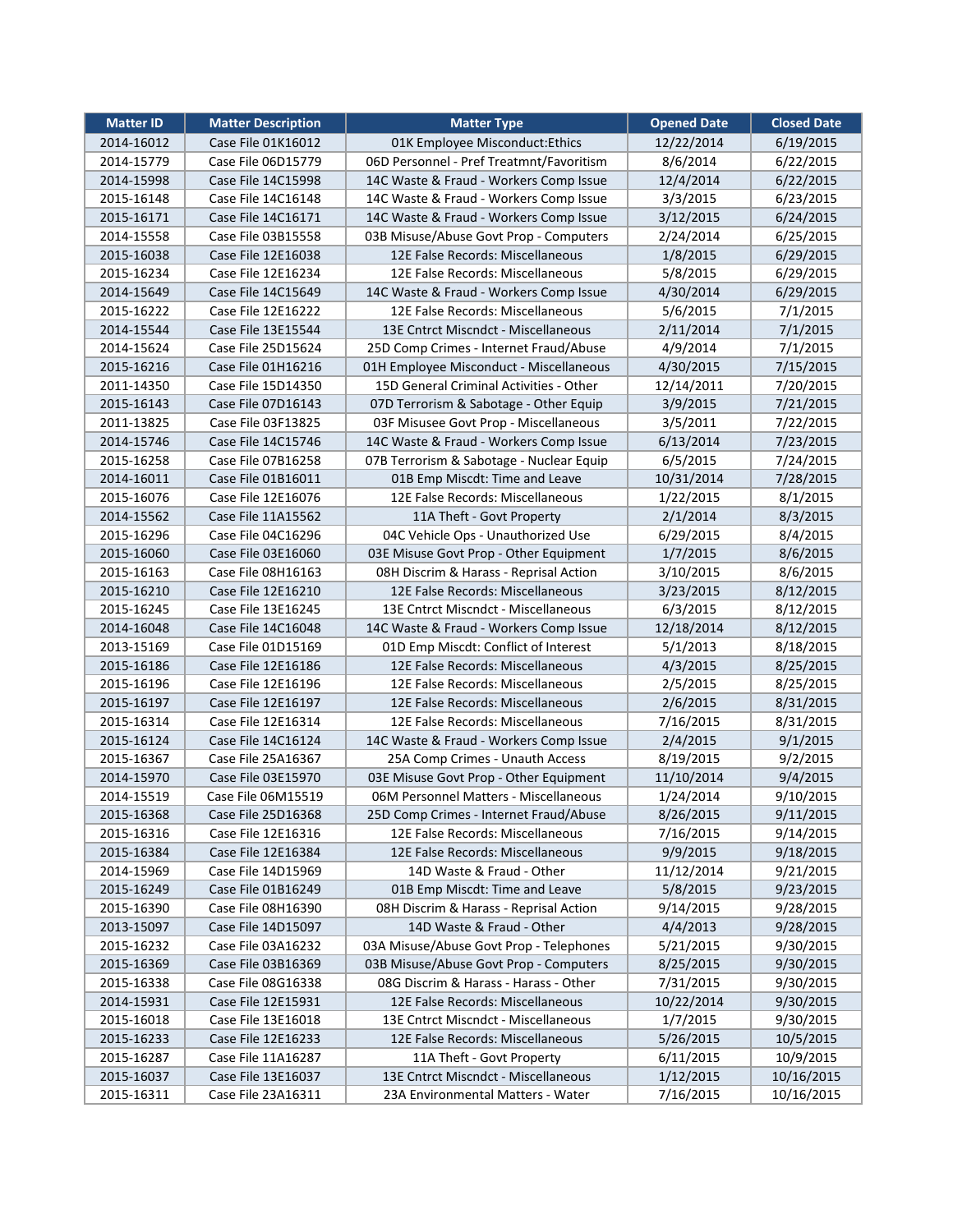| <b>Matter ID</b> | <b>Matter Description</b> | <b>Matter Type</b>                      | <b>Opened Date</b> | <b>Closed Date</b> |
|------------------|---------------------------|-----------------------------------------|--------------------|--------------------|
| 2015-16309       | Case File 14D16309        | 14D Waste & Fraud - Other               | 7/15/2015          | 10/20/2015         |
| 2015-16295       | Case File 08H16295        | 08H Discrim & Harass - Reprisal Action  | 7/1/2015           | 10/27/2015         |
| 2015-16328       | Case File 04A16328        | 04A Vehicle Ops - Unsafe Operations     | 7/23/2015          | 11/2/2015          |
| 2015-16126       | Case File 14C16126        | 14C Waste & Fraud - Workers Comp Issue  | 2/18/2015          | 11/2/2015          |
| 2014-15885       | Case File 18X15885        | <b>18X Board Concerns</b>               | 9/24/2014          | 11/10/2015         |
| 2015-16276       | Case File 12E16276        | 12E False Records: Miscellaneous        | 6/18/2015          | 11/16/2015         |
| 2013-15179       | Case File 14C15179        | 14C Waste & Fraud - Workers Comp Issue  | 5/2/2013           | 11/16/2015         |
| 2015-16320       | Case File 20D16320        | 20D Debarment - Suspension              | 7/23/2015          | 11/16/2015         |
| 2015-16386       | Case File 08H16386        | 08H Discrim & Harass - Reprisal Action  | 9/8/2015           | 11/18/2015         |
| 2015-16100       | Case File 14C16100        | 14C Waste & Fraud - Workers Comp Issue  | 1/15/2015          | 11/23/2015         |
| 2012-14582       | Case File 13E14582        | 13E Cntrct Miscndct - Miscellaneous     | 5/15/2012          | 12/4/2015          |
| 2015-16223       | Case File 08H16223        | 08H Discrim & Harass - Reprisal Action  | 5/8/2015           | 12/5/2015          |
| 2013-15194       | Case File 13E15194        | 13E Cntrct Miscndct - Miscellaneous     | 5/22/2013          | 12/16/2015         |
| 2014-15785       | Case File 13E15785        | 13E Cntrct Miscndct - Miscellaneous     | 7/23/2014          | 12/16/2015         |
| 2015-16235       | Case File 12E16235        | 12E False Records: Miscellaneous        | 5/6/2015           | 12/21/2015         |
| 2013-15271       | Case File 13E15271        | 13E Cntrct Miscndct - Miscellaneous     | 5/23/2013          | 1/6/2016           |
| 2015-16341       | Case File 13E16341        | 13E Cntrct Miscndct - Miscellaneous     | 8/5/2015           | 1/11/2016          |
| 2015-16292       | Case File 01K16292        | 01K Employee Misconduct: Ethics         | 6/29/2015          | 1/12/2016          |
| 2015-16357       | Case File 01B16357        | 01B Emp Miscdt: Time and Leave          | 8/19/2015          | 1/15/2016          |
| 2015-16453       | Case File 01B16453        | 01B Emp Miscdt: Time and Leave          | 11/23/2015         | 1/19/2016          |
| 2015-16392       | Case File 13E16392        | 13E Cntrct Miscndct - Miscellaneous     | 9/16/2015          | 2/8/2016           |
| 2015-16452       | Case File 12E16452        | 12E False Records: Miscellaneous        | 11/23/2015         | 2/10/2016          |
| 2015-16391       | Case File 13E16391        | 13E Cntrct Miscndct - Miscellaneous     | 9/10/2015          | 2/10/2016          |
| 2016-16535       | Case File 12E16535        | 12E False Records: Miscellaneous        | 2/10/2016          | 2/22/2016          |
| 2015-16312       | Case File 14C16312        | 14C Waste & Fraud - Workers Comp Issue  | 7/13/2015          | 2/22/2016          |
| 2015-16256       | Case File 01B16256        | 01B Emp Miscdt: Time and Leave          | 5/11/2015          | 2/24/2016          |
| 2015-16366       | Case File 01D16366        | 01D Emp Miscdt: Conflict of Interest    | 8/20/2015          | 2/25/2016          |
| 2015-16456       | Case File 15D16456        | 15D General Criminal Activities - Other | 11/20/2015         | 2/29/2016          |
| 2015-16469       | Case File 01H16469        | 01H Employee Misconduct - Miscellaneous | 12/4/2015          | 3/4/2016           |
| 2014-15727       | Case File 12E15727        | 12E False Records: Miscellaneous        | 7/15/2014          | 3/4/2016           |
| 2015-16353       | Case File 14D16353        | 14D Waste & Fraud - Other               | 8/7/2015           | 3/4/2016           |
| 2015-16127       | Case File 13E16127        | 13E Cntrct Miscndct - Miscellaneous     | 2/20/2015          | 3/14/2016          |
| 2015-16263       | Case File 14D16263        | 14D Waste & Fraud - Other               | 6/12/2015          | 3/16/2016          |
| 2015-16313       | Case File 25D16313        | 25D Comp Crimes - Internet Fraud/Abuse  | 7/16/2015          | 3/21/2016          |
| 2011-13911       | Case File 13E13911        | 13E Cntrct Miscndct - Miscellaneous     | 4/8/2011           | 3/22/2016          |
| 2015-16377       | Case File 12E16377        | 12E False Records: Miscellaneous        | 8/31/2015          | 3/28/2016          |
| 2015-16436       | Case File 01C16436        | 01C Emp Miscdt: Unauth Outside Employ   | 10/29/2015         | 4/4/2016           |
| 2015-16458       | Case File 13E16458        | 13E Cntrct Miscndct - Miscellaneous     | 11/25/2015         | 4/4/2016           |
| 2016-16557       | Case File 12D16557        | 12D False Records: Benefit Plans        | 3/4/2016           | 4/5/2016           |
| 2014-15705       | Case File 01B15705        | 01B Emp Miscdt: Time and Leave          | 6/10/2014          | 4/8/2016           |
| 2016-16542       | Case File 14D16542        | 14D Waste & Fraud - Other               | 2/29/2016          | 4/8/2016           |
| 2016-16579       | Case File 11E16579        | 11E Theft - Miscellaneous               | 3/24/2016          | 4/15/2016          |
| 2016-16597       | Case File 12E16597        | 12E False Records: Miscellaneous        | 4/15/2016          | 4/28/2016          |
| 2016-16580       | Case Flle 01F16580        | 01F Emp Miscdt: Unauth Gifts Gratuities | 3/24/2016          | 4/29/2016          |
| 2014-16034       | Case File 08G16034        | 08G Discrim & Harass - Harass - Other   | 12/15/2014         | 4/29/2016          |
| 2014-15737       | Case File 14C15737        | 14C Waste & Fraud - Workers Comp Issue  | 7/17/2014          | 4/29/2016          |
| 2016-16551       | Case File 12E16551        | 12E False Records: Miscellaneous        | 3/4/2016           | 5/2/2016           |
| 2015-16478       | Case File 08H16478        | 08H Discrim & Harass - Reprisal Action  | 11/30/2015         | 5/12/2016          |
| 2016-16607       | Case File 01H16607        | 01H Employee Misconduct - Miscellaneous | 4/28/2016          | 5/24/2016          |
| 2013-15274       | Case File 13E15274        | 13E Cntrct Miscndct - Miscellaneous     | 7/8/2013           | 5/24/2016          |
| 2016-16602       | Case File 11D16602        | 11D Theft - Services                    | 4/13/2016          | 6/1/2016           |
| 2016-16553       | Case File 12E16553        | 12E False Records: Miscellaneous        | 3/4/2016           | 6/14/2016          |